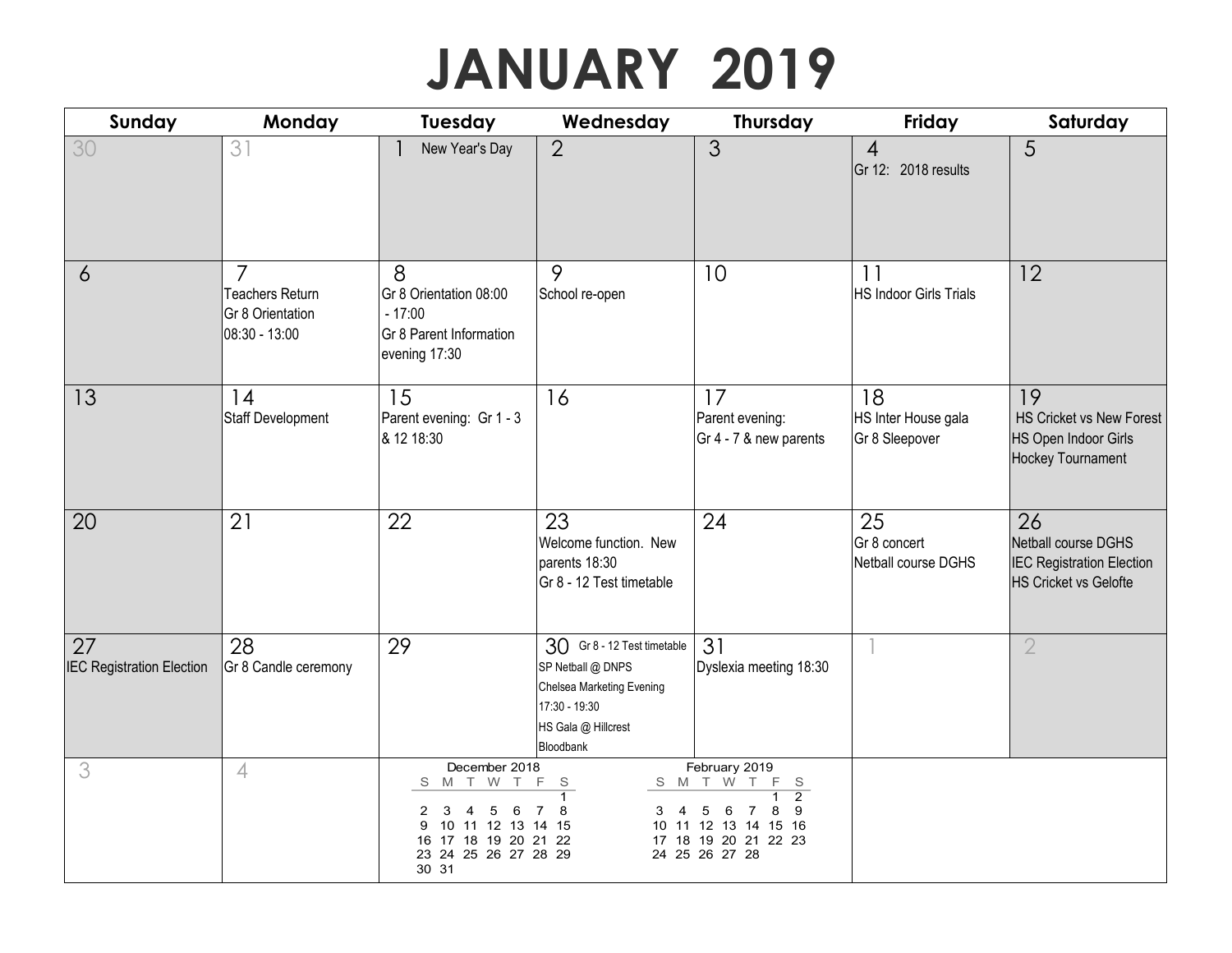## **FEBRUARY 2019**

| Sunday            | Monday         | <b>Tuesday</b>                                                                                                                                                                                         | Wednesday                                                                          | Thursday                                                                                                                                | Friday                                                                                   | Saturday                                                                                                     |
|-------------------|----------------|--------------------------------------------------------------------------------------------------------------------------------------------------------------------------------------------------------|------------------------------------------------------------------------------------|-----------------------------------------------------------------------------------------------------------------------------------------|------------------------------------------------------------------------------------------|--------------------------------------------------------------------------------------------------------------|
| 27                | 28             | 29                                                                                                                                                                                                     | 30                                                                                 | 31                                                                                                                                      |                                                                                          | $\overline{2}$<br>Mini cricket<br><b>HS Cricket vs Port Natal</b><br>Prize Giving - Afrikaans<br>Grondwoorde |
| 3                 | $\overline{4}$ | 5<br>HS Inter Schools Gala<br>SGB 18:00                                                                                                                                                                | 6<br>PS Production 2000                                                            | $\overline{7}$<br>JP Gala @ CNC<br>Gr 8 Open Day                                                                                        | 8<br>PS Inter House Gala<br>Gr 8 - 12 Test timetable                                     | 9<br>Midmar mile<br>Mini cricket<br><b>HS Cricket vs Reservoir</b><br>Hills                                  |
| 10<br>Midmar mile | 11             | 12                                                                                                                                                                                                     | 13<br>Mini tennis @ Rosehill<br>Gr 8 - 12 Test timetable                           | 14<br>JP Gala @ Atholton                                                                                                                | 15<br>Civvy Day<br><b>HS Valentines Disco</b>                                            | 16<br>Mini cricket<br><b>HS Cricket vs CNC</b>                                                               |
| 17                | 18             | 19                                                                                                                                                                                                     | 20<br>Mini tennis @ La Lucia<br>Gr 8 - 12 Test timetable                           | 21<br>JP Gala @ DNP                                                                                                                     | 22<br>PS Inter School Gala<br>at DNC<br><b>DNC GHOLF DAY</b><br>Gr 8 - 12 Test timetable | 23<br>Mini cricket<br>Art of writing training                                                                |
| 24                | 25             | 26                                                                                                                                                                                                     | 27<br>Mini tennis @ La Lucia<br>Gr 1 Open Day<br>Gr 8 - 12 Test timetable          | 28<br>JP Gala @ DNC                                                                                                                     |                                                                                          | $\overline{2}$                                                                                               |
| 3                 | $\overline{4}$ | January 2019<br>$\begin{array}{c cccc}\nS & M & T & \overset{\smash{\cdot}}{W} & T \\ \hline\n1 & 2 & 3\n\end{array}$<br>8<br>7<br>6<br>13 14 15 16 17 18 19<br>20 21 22 23 24 25 26<br>27 28 29 30 31 | F S<br>$\overline{4}$<br>$\overline{5}$<br>9 10 11 12<br>$\overline{4}$<br>3<br>31 | March 2019<br>F S<br>S M T W T<br>$\overline{2}$<br>8<br>5<br>6<br>10 11 12 13 14 15 16<br>17 18 19 20 21 22 23<br>24 25 26 27 28 29 30 |                                                                                          |                                                                                                              |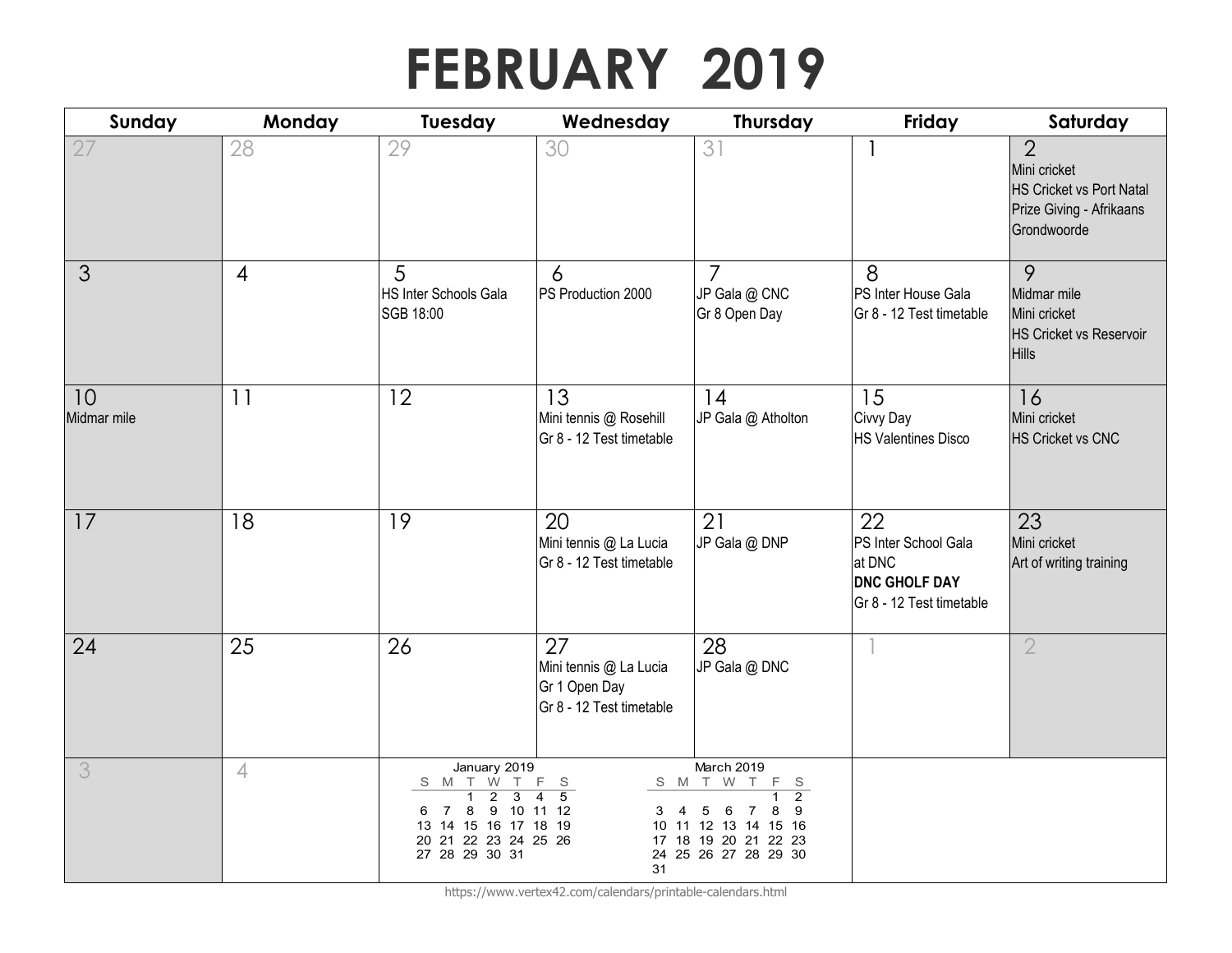# **MARCH 2019**

| Sunday                     | Monday                 | Tuesday                                                                                                                                            | Wednesday                                                                                                            | <b>Thursday</b>                                                                                                                                                                                   | Friday                                                                                 | Saturday                                                                                       |
|----------------------------|------------------------|----------------------------------------------------------------------------------------------------------------------------------------------------|----------------------------------------------------------------------------------------------------------------------|---------------------------------------------------------------------------------------------------------------------------------------------------------------------------------------------------|----------------------------------------------------------------------------------------|------------------------------------------------------------------------------------------------|
| 24                         | 25                     | 26                                                                                                                                                 | 27                                                                                                                   | 28                                                                                                                                                                                                | SP Cricket /11 Trials                                                                  | $\overline{2}$<br>Mini cricket @ DNC<br><b>HS Scottburgh Festival</b><br>SP Cricket /11 Trials |
| 3<br>SP Cricket /11 Trials | $\overline{4}$         | 5                                                                                                                                                  | 6<br>JP Tennis @ Fatima<br>Individual & Class photos<br>Gr 8 - 12 Test timetable                                     | 7<br><b>HS Fashion Show</b>                                                                                                                                                                       | 8<br><b>HS Fashion Show</b><br>Gr 8 - 12 Test timebtable                               | 9<br><b>HS Girls Hockey SPAR</b><br>Tournament<br>HS Rugby & Netball festival<br>@ Suid-Natal  |
| 10                         | 11                     | 12 PS FUN DAY<br>Durban North Boys<br>Hockey trials @<br>Northwood 08:00 - 14:00<br>Gr 8 - 12 Test timetable                                       | 13<br>Durban North Girls<br>Hockey trials @<br>Northwood 08:00 - 14:00<br>NETBALL @ DNPS<br>Gr 8 - 12 Test timetable | 14<br>FINAL ASSEMBLY                                                                                                                                                                              | 15<br><b>BREAK UP DAY</b><br>HS Rugby week schools<br>arrive<br>HS Girls hockey trials | 16<br>Rugby week Day 1                                                                         |
| 17                         | 18<br>Rugby week Day 2 | 19                                                                                                                                                 | 20<br>Rugby week Day 3                                                                                               | 21<br>Human Rights Day                                                                                                                                                                            | 22                                                                                     | 23                                                                                             |
| 24                         | 25                     | 26                                                                                                                                                 | 27                                                                                                                   | 28                                                                                                                                                                                                | 29                                                                                     | 30                                                                                             |
| 31                         | April Fool's Day       | February 2019<br>S M T W T<br>3<br>$\overline{4}$<br>5<br>6<br>$\overline{7}$<br>11 12 13 14 15 16<br>10<br>17 18 19 20 21 22 23<br>24 25 26 27 28 | $\mathsf F$<br>S<br>$\overline{2}$<br>$\overline{1}$<br>8<br>9<br>8<br>7<br>28 29 30                                 | April 2019<br>S M T W<br>F S<br>$\top$<br>$\overline{6}$<br>$\overline{3}$<br>$\overline{5}$<br>$\overline{2}$<br>$\overline{4}$<br>9 10 11 12 13<br>14 15 16 17 18 19 20<br>21 22 23 24 25 26 27 |                                                                                        |                                                                                                |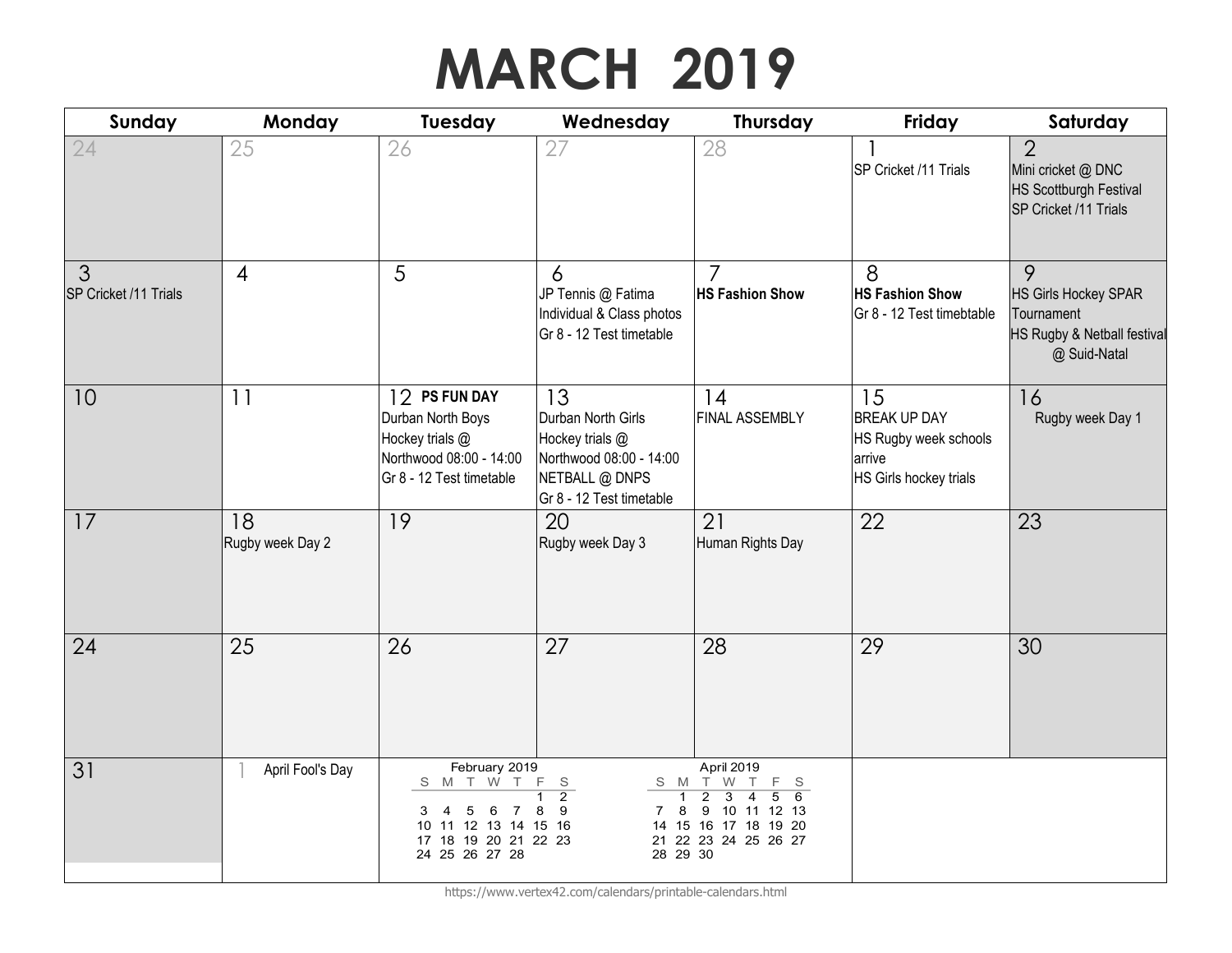## **APRIL 2019**

| Sunday                                                                               | Monday                                        | Tuesday                                                                                                                                        | Wednesday                                                                                    | Thursday                                                                                                                                                                                                        | Friday                                                                     | Saturday                                                       |
|--------------------------------------------------------------------------------------|-----------------------------------------------|------------------------------------------------------------------------------------------------------------------------------------------------|----------------------------------------------------------------------------------------------|-----------------------------------------------------------------------------------------------------------------------------------------------------------------------------------------------------------------|----------------------------------------------------------------------------|----------------------------------------------------------------|
| 31                                                                                   |                                               | $\overline{2}$<br><b>TERM 2 BEGINS</b>                                                                                                         | 3                                                                                            | $\overline{4}$<br>True Life Gr 8 & 9                                                                                                                                                                            | 5                                                                          | 6                                                              |
| <b>DURBAN NORTH</b><br><b>HOCKEY PRACTICE</b><br><b>NORTHWOOD</b><br>$08:00 - 12:00$ | 8<br>HS Hockey vs Suid-<br>Natal @ Suid-Natal | 9<br>HS Netball vs Port Shep-<br>stone @ PS<br>SGB 18:00                                                                                       | 10<br>SP Netball @ Fatima<br>with DNPS<br>Gr 8 - 12 Test timetable                           | 11<br>Umlazi SP Boys Hockey<br>Trials 3 SCHOOLS<br>08:00 - 14:00                                                                                                                                                | 12<br>Umlazi SP Girls Hockey<br>Trials 3 SCHOOLS<br>08:00 - 14:00          | 13<br>HS Rugby, Hockey &<br>Netball vs Scottburgh              |
| 14                                                                                   | 15                                            | 16<br>Bloodbank<br>HS Netball vs CNC                                                                                                           | 17<br>Gr 8 - 12 Test timetable                                                               | 18<br>Gr 8 - 12 Test timetable                                                                                                                                                                                  | 19 Good Friday                                                             | 20                                                             |
| 21<br>Easter                                                                         | 22<br><b>Family Day</b>                       | 23                                                                                                                                             | 24<br>SP Netball & Soccer<br>vs DNPS @ DNK<br>HS Netball vs NGHS<br>Gr 8 - 12 Test timetable | 25<br><b>KZN Coastal Boys</b><br>Hockey Trials 3 Schools<br>08:00 - 14:00                                                                                                                                       | 26<br><b>KZN Coastal Girls</b><br>Hockey Trials 3 Schools<br>08:00 - 14:00 | 27<br>Freedom Day<br>HS Rugby, hockey &<br>Netball vs Kingsway |
| 28                                                                                   | 29                                            | 30                                                                                                                                             |                                                                                              | $\overline{2}$                                                                                                                                                                                                  | 3                                                                          | $\overline{4}$                                                 |
| 5                                                                                    | 6                                             | March 2019<br>T W T<br>S M<br>$\overline{4}$<br>5<br>6<br>3<br>7<br>10 11 12 13 14 15 16<br>17 18 19 20 21 22 23<br>24 25 26 27 28 29 30<br>31 | F S<br>$\overline{2}$<br>1<br>8<br>- 9<br>- 6<br>5                                           | May 2019<br>S M T W T<br>F<br>S S<br>$\overline{2}$<br>$\overline{\mathbf{3}}$<br>$\overline{1}$<br>$\overline{4}$<br>8<br>9<br>10 11<br>7<br>12 13 14 15 16 17 18<br>19 20 21 22 23 24 25<br>26 27 28 29 30 31 |                                                                            |                                                                |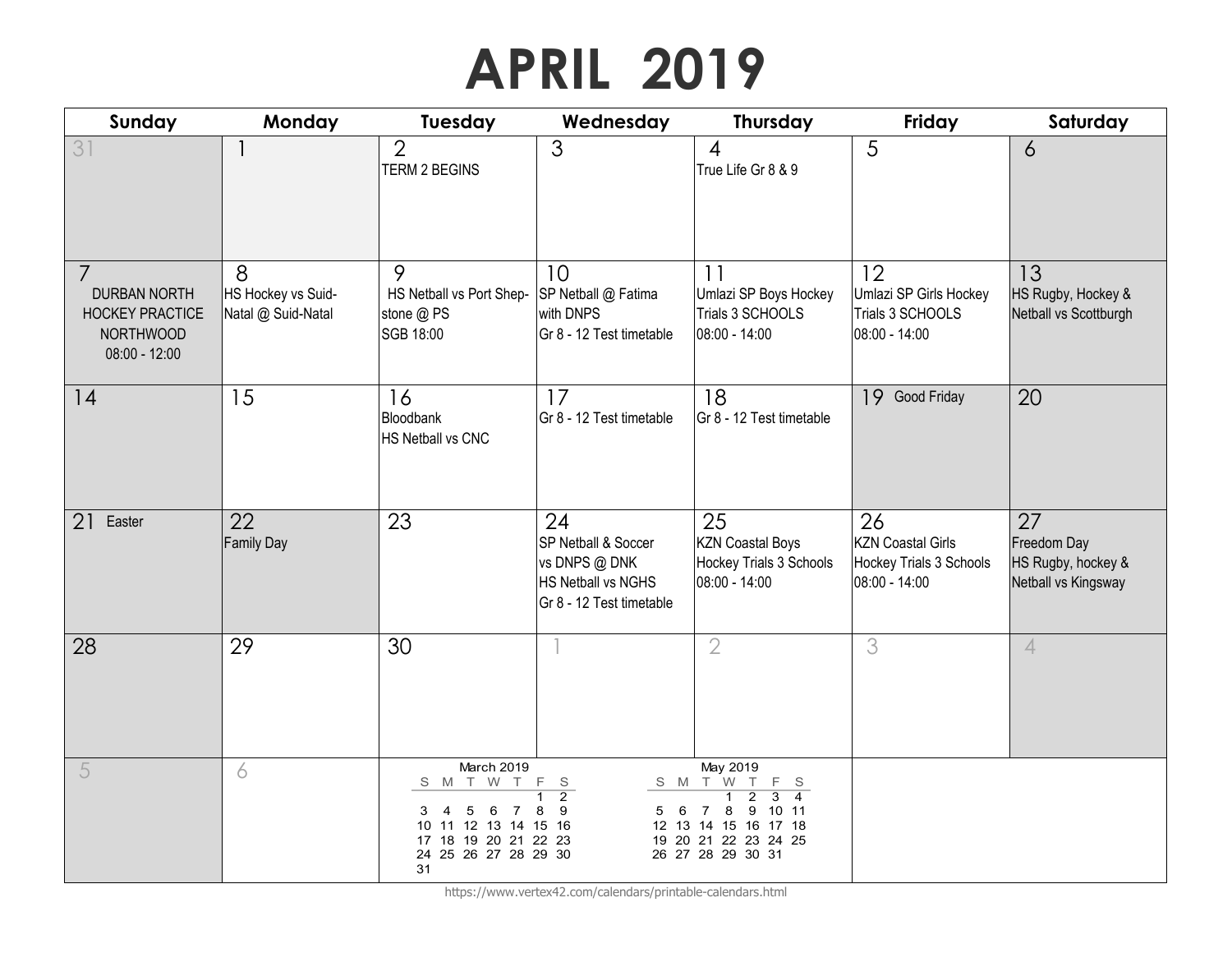# **MAY 2019**

| Sunday                                                                                                                | Monday                                            | Tuesday                                                                                                                                                              | Wednesday                                                                                          | <b>Thursday</b>                                                                                                          | Friday                                                                  | Saturday                                                                                 |
|-----------------------------------------------------------------------------------------------------------------------|---------------------------------------------------|----------------------------------------------------------------------------------------------------------------------------------------------------------------------|----------------------------------------------------------------------------------------------------|--------------------------------------------------------------------------------------------------------------------------|-------------------------------------------------------------------------|------------------------------------------------------------------------------------------|
| 28                                                                                                                    | 29                                                | 30                                                                                                                                                                   | <b>Workers Day</b>                                                                                 | $\overline{2}$                                                                                                           | $\mathfrak{S}$<br>Gr 8 - 12 Test timetable                              | $\overline{4}$<br>JP Soccer @ Northcrest<br>HS Rugby, Hockey &<br>Netball vs Werda @ DNC |
| 5<br><b>KZN Coastals final</b><br><b>Boys and Girls</b><br>Hockey Trials @ 3 schools Kuswag @ Kuswag<br>08:00 - 12:00 | 6<br>Eisteddfod<br>HS Girls Hockey vs             | $\overline{7}$<br>Eisteddfod                                                                                                                                         | 8<br>Eisteddfod<br>JP Chess @ La Lucia<br>Gr 8 - 12 Test timetable                                 | 9<br>Eisteddfod                                                                                                          | 10<br>Eisteddfod<br>Mother's Day Tea                                    | 11<br>JP Soccer & Netball @<br>Reddam<br>HS Rugby, Hockey &<br>Netball vs NF @ DNC       |
| 12<br>Mother's Day                                                                                                    | 13<br>HS Girls Hockey vs<br>Grosvenor @ Grosvenor | 14                                                                                                                                                                   | 15<br>JP Chess @ CLL<br>HS Rugby, Hockey &<br>Netball vs Gelofte @ DNC<br>Gr 8 - 12 Test timetable | 16                                                                                                                       | 17<br>HS Boys Hockey vs<br>Reddam<br>Gr 8 - 12 Test timetable           | 18<br>JP Soccer & Netball @<br>Glenashley                                                |
| 19                                                                                                                    | 20<br>HS Girls Hockey vs<br>Port Natal @ DNC      | 21                                                                                                                                                                   | 22<br>JP Chess @ DNC                                                                               | 23                                                                                                                       | 24<br><b>Cross Country Day</b><br>Gr 8 - 12 Test timetable<br>LIFE EXAM | 25<br>JP Soccer & Netball @<br><b>DNC</b><br>HS Rugby, Hockey &<br>Netball vs St Henry's |
| 26                                                                                                                    | 27<br>HS Girls Hockey vs<br>Queensburgh @ DNC     | 28                                                                                                                                                                   | 29<br>JP Chess @ Glenashley                                                                        | 30                                                                                                                       | 31<br><b>Night Market</b>                                               |                                                                                          |
| $\overline{2}$                                                                                                        | 3                                                 | April 2019<br>$W$ T<br>S M T<br>$\overline{3}$<br>$\overline{2}$<br>$\overline{4}$<br>9 10 11 12 13<br>8<br>14 15 16 17 18 19 20<br>21 22 23 24 25 26 27<br>28 29 30 | F S<br>$\overline{5}$<br>$\overline{6}$<br>2<br>3<br>30                                            | <b>June 2019</b><br>F<br>S M T W T<br>- S<br>5<br>6<br>10 11 12 13 14 15<br>16 17 18 19 20 21 22<br>23 24 25 26 27 28 29 |                                                                         |                                                                                          |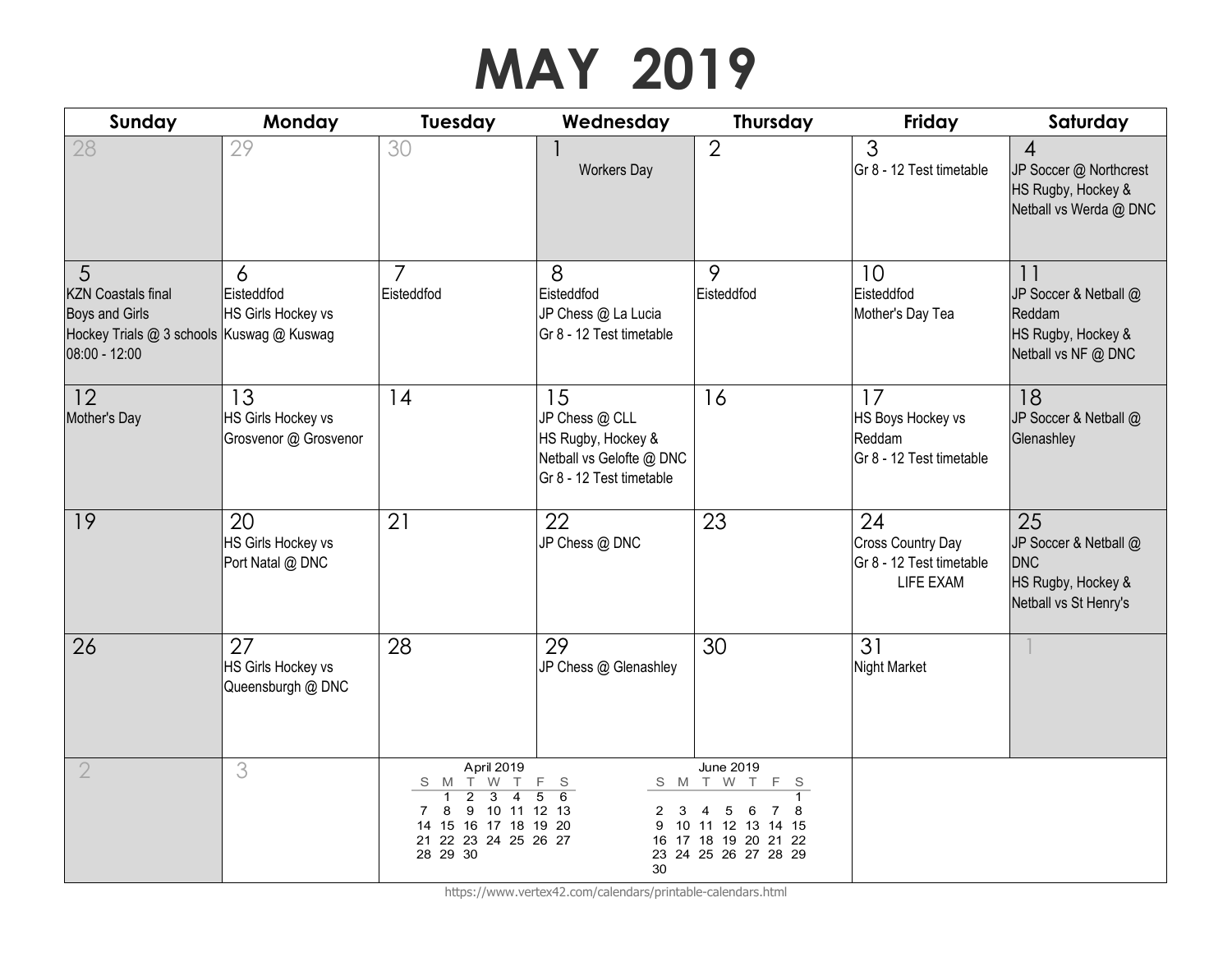# **JUNE 2019**

| Sunday                                                  | Monday                                                       | <b>Tuesday</b>                                                                                                                                                        | Wednesday                                                                                  | <b>Thursday</b>                                                                                                                                                                                                | Friday                                                            | Saturday                                                          |
|---------------------------------------------------------|--------------------------------------------------------------|-----------------------------------------------------------------------------------------------------------------------------------------------------------------------|--------------------------------------------------------------------------------------------|----------------------------------------------------------------------------------------------------------------------------------------------------------------------------------------------------------------|-------------------------------------------------------------------|-------------------------------------------------------------------|
| 26                                                      | 27                                                           | 28                                                                                                                                                                    | 29                                                                                         | 30                                                                                                                                                                                                             | 31                                                                | Potjie Festival<br>HS Rugby, Hockey &<br>Netball vs Toti @ Toti   |
| $\overline{2}$                                          | 3                                                            | $\overline{4}$<br>SGB 18:00                                                                                                                                           | 5                                                                                          | $\overline{6}$                                                                                                                                                                                                 | $\overline{7}$<br>Father's Day picnic                             | 8                                                                 |
| 9<br>Comrades                                           | 10<br>SP hockey vs Brighton<br>at Brighton Beach             | 11                                                                                                                                                                    | 12                                                                                         | 13                                                                                                                                                                                                             | 14<br><b>BREAK UP DAY</b><br><b>HS Soccer Kloof</b><br>Tournament | 15<br><b>Matric Dance</b><br><b>HS Soccer Kloof</b><br>Tournament |
| 16<br>Youth Day<br><b>HS Soccer Kloof</b><br>Tournament | 17<br>Public Holiday<br><b>HS Soccer Kloof</b><br>Tournament | 18                                                                                                                                                                    | 19                                                                                         | 20                                                                                                                                                                                                             | 21                                                                | 22                                                                |
| 23                                                      | 24                                                           | 25                                                                                                                                                                    | 26                                                                                         | 27                                                                                                                                                                                                             | 28                                                                | 29                                                                |
| 30                                                      |                                                              | May 2019<br>S M T W T<br>$\overline{2}$<br>$\overline{1}$<br>7 8 9 10 11<br>$6\overline{6}$<br>5<br>12 13 14 15 16 17 18<br>19 20 21 22 23 24 25<br>26 27 28 29 30 31 | F S<br>$\overline{4}$<br>$\overline{\mathbf{3}}$<br>$\overline{1}$<br>8<br>$7\overline{ }$ | <b>July 2019</b><br>S M T W<br>$\top$<br>F<br>S S<br>$\overline{2}$<br>$\overline{3}$<br>$\overline{5}$<br>6<br>$\overline{4}$<br>9 10 11 12 13<br>14 15 16 17 18 19 20<br>21 22 23 24 25 26 27<br>28 29 30 31 |                                                                   |                                                                   |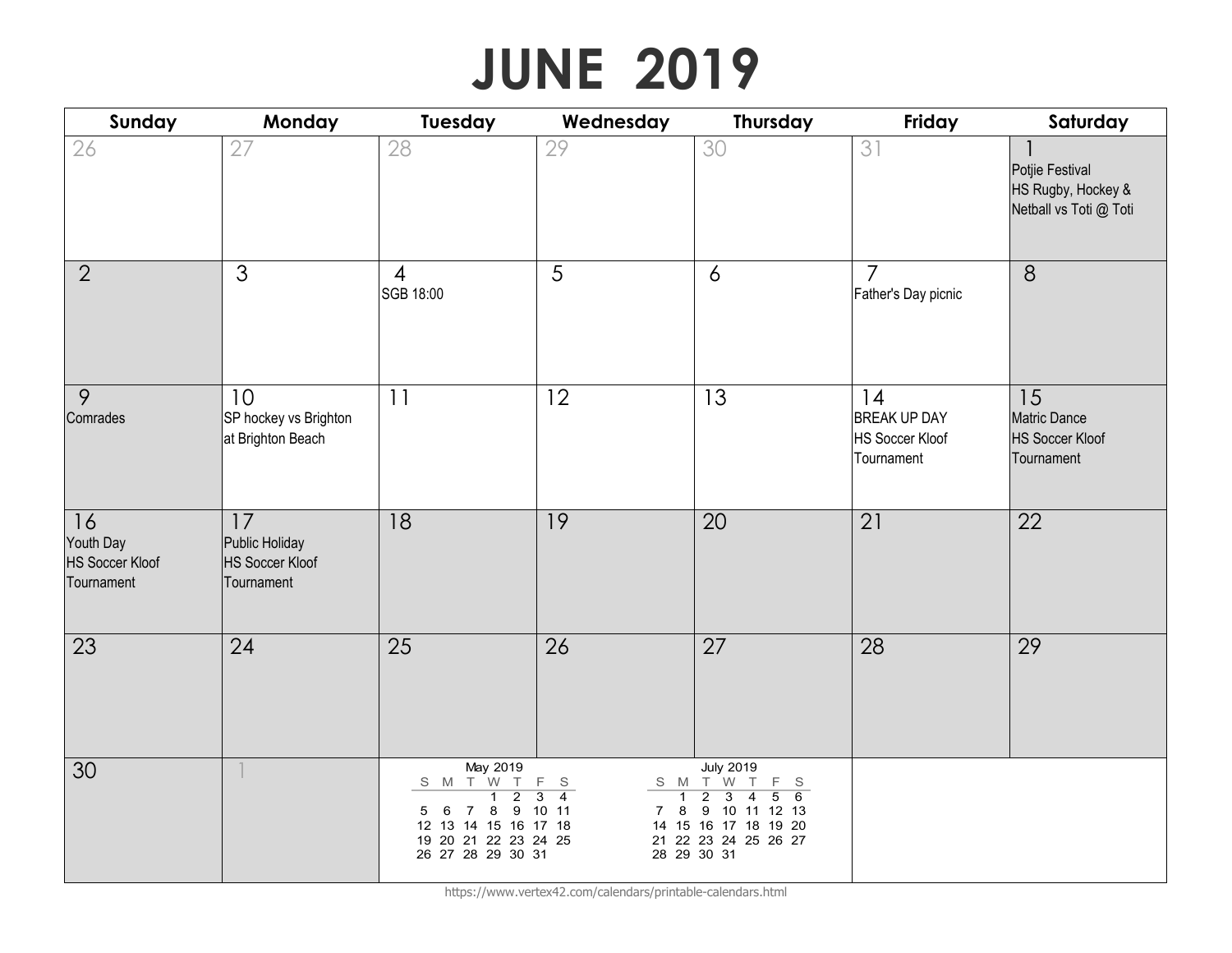# **JULY 2019**

| Sunday                                | Monday                | Tuesday                                                                                                                                | Wednesday                                                                | <b>Thursday</b>                                                                                                                                                              | Friday                         | Saturday       |
|---------------------------------------|-----------------------|----------------------------------------------------------------------------------------------------------------------------------------|--------------------------------------------------------------------------|------------------------------------------------------------------------------------------------------------------------------------------------------------------------------|--------------------------------|----------------|
| 30                                    | Gr 12 holiday classes | $\overline{2}$<br>Gr 12 holiday classes                                                                                                | 3<br>Gr 12 holiday classes                                               | $\overline{4}$<br>Gr 12 holiday classes                                                                                                                                      | 5<br>Gr 12 holiday classes     | $\overline{6}$ |
| $\overline{7}$                        | 8                     | 9<br>Start of TERM 3                                                                                                                   | 10                                                                       | 11                                                                                                                                                                           | 12                             | 13             |
| 14                                    | 15                    | 16                                                                                                                                     | 17<br><b>HS Inter House athletics</b>                                    | 18<br>SP Hockey vs Fatima<br>& DNPS @ Riverside                                                                                                                              | 19<br>Gr 8 - 12 Test timetable | 20             |
| 21                                    | 22                    | 23<br>Bloodbank                                                                                                                        | 24<br>SP Hockey vs Maidstone<br>at Maidstone<br>Gr 8 - 12 Test timetable | 25                                                                                                                                                                           | 26<br>SP Inter House athletics | 27             |
| 28<br>Soccer Age Group<br>Tournaments | 29                    | 30                                                                                                                                     | 31<br>SP Hockey vs DNPS<br>@ DNC<br>Gr 8 - 12 Test timetable             |                                                                                                                                                                              | $\overline{2}$                 | 3              |
| $\overline{4}$                        | 5                     | <b>June 2019</b><br>S M T W T<br>3<br>4<br>5<br>6<br>2<br>10 11 12 13 14 15<br>9<br>16 17 18 19 20 21 22<br>23 24 25 26 27 28 29<br>30 | $\mathsf F$<br>- S<br>$\mathbf{1}$<br>8<br>5<br>4                        | August 2019<br>S M T W T<br>F S<br>$\overline{2}$<br>$\overline{3}$<br>1<br>9<br>6<br>8<br>- 10<br>7<br>11 12 13 14 15 16 17<br>18 19 20 21 22 23 24<br>25 26 27 28 29 30 31 |                                |                |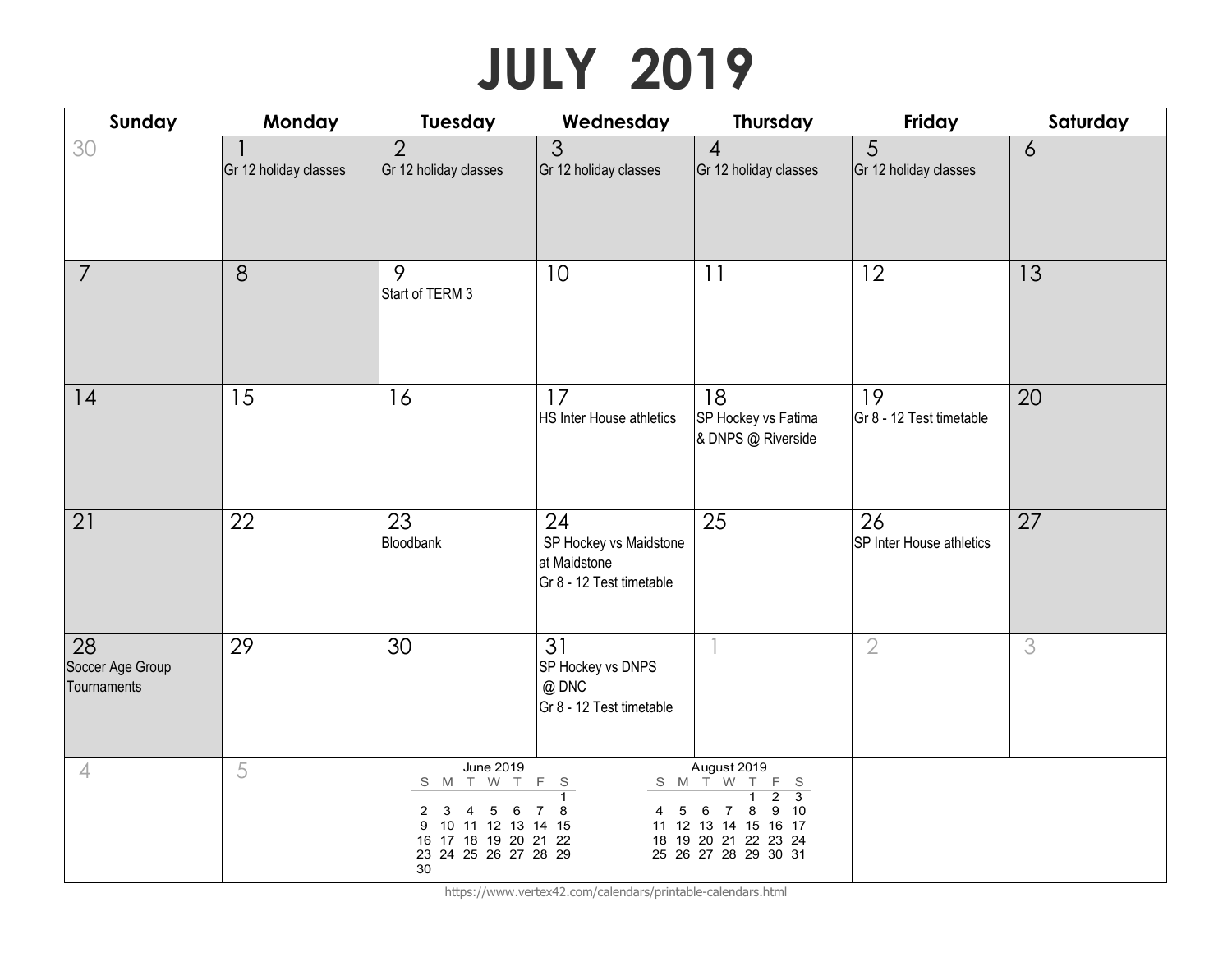## **AUGUST 2019**

| Sunday | Monday                                    | Tuesday                                                                                                                                                                          | Wednesday                                                                                    | <b>Thursday</b>                                                                                                                                                         | Friday                                            | Saturday                                                                            |
|--------|-------------------------------------------|----------------------------------------------------------------------------------------------------------------------------------------------------------------------------------|----------------------------------------------------------------------------------------------|-------------------------------------------------------------------------------------------------------------------------------------------------------------------------|---------------------------------------------------|-------------------------------------------------------------------------------------|
| 28     | 29                                        | 30                                                                                                                                                                               | 31                                                                                           |                                                                                                                                                                         | $\overline{2}$                                    | 3<br>Mini hockey @ Northlands<br>HS Athletics @ Kingsway                            |
| 4      | 5<br>SP Boys Hockey vs<br>Hampton's @ DNC | 6<br>SGB 18:00<br>SP Girls Hockey vs<br>Hamptons & Curro                                                                                                                         | $\overline{7}$<br>Gr 8 - 12 Test timetable                                                   | 8<br>HS Interhouse Athletics                                                                                                                                            | 9<br>National Womens Day                          | 10                                                                                  |
| 11     | 12                                        | 13<br><b>HS Inter School Athletics</b>                                                                                                                                           | 14<br>SP Girls Hockey vs<br>Glenashley                                                       | 15                                                                                                                                                                      | 16<br>Gr 8 - 12 Test timetable                    | 17<br>Mini hockey @ Atholthon                                                       |
| 18     | 19                                        | 20                                                                                                                                                                               | 21<br>SP Girls Hockey vs<br>Curro MR<br><b>ATKV</b> Tienertoneel<br>Gr 8 - 12 Test timetable | 22<br><b>ATKV Tienertoneel</b>                                                                                                                                          | 23<br>1st Team Dinner<br><b>ATKV Tienertoneel</b> | 24<br>Mini hockey @ CLL<br>Sevens Rugby<br>Tournament @ DNC<br>SP Hockey Tournament |
| 25     | 26                                        | 27<br>HS Sport photos                                                                                                                                                            | 28<br>Gr 10 Camp<br>SP Girls Hockey vs<br><b>Manor Gardens</b><br>Gr 8 - 12 Test timetable   | 29<br>Gr 10 Camp                                                                                                                                                        | 30<br>Spring Ball - Gr 10 - 12<br>Gr 10 Camp      | 31<br>Mini hockey @ DNC<br>SP Hockey Tournament                                     |
|        | $\overline{2}$                            | <b>July 2019</b><br>S M T W<br>T<br>$\overline{2}$<br>$\overline{3}$<br>$\overline{4}$<br>9 10 11 12 13<br>8<br>7<br>14 15 16 17 18 19 20<br>21 22 23 24 25 26 27<br>28 29 30 31 | F<br>S.<br>M<br>S<br>6<br>$\overline{5}$<br>$\overline{2}$<br>9<br>8<br>29 30                | September 2019<br>T W<br>T.<br>F<br>S<br>$\overline{3}$<br>$\overline{4}$<br>$\overline{7}$<br>5<br>6<br>10 11 12 13 14<br>15 16 17 18 19 20 21<br>22 23 24 25 26 27 28 |                                                   |                                                                                     |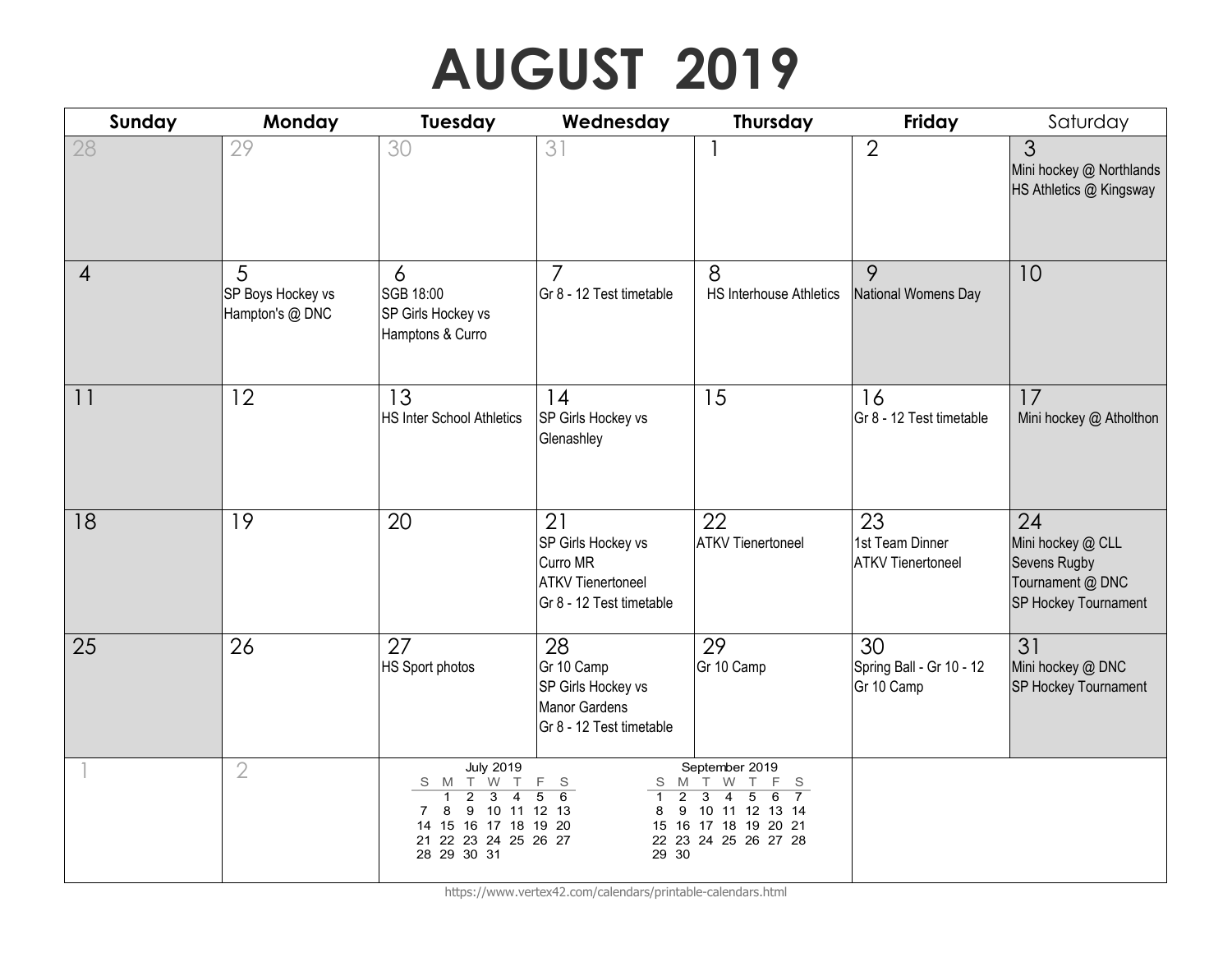## **SEPTEMBER 2019**

| Sunday                                             | Monday           | <b>Tuesday</b>                                                                                                              | Wednesday                                                                        | Thursday                                                                                                                                                                                                                 | Friday                      | Saturday                                 |
|----------------------------------------------------|------------------|-----------------------------------------------------------------------------------------------------------------------------|----------------------------------------------------------------------------------|--------------------------------------------------------------------------------------------------------------------------------------------------------------------------------------------------------------------------|-----------------------------|------------------------------------------|
|                                                    | $\overline{2}$   | 3<br>SP Hockey vs Holy<br>Family College @ DNC                                                                              | $\overline{4}$<br>SP Hockey vs Darnell<br><b>DNC</b><br>Gr 8 - 12 Test timetable | 5<br><b>HS Prefect Camp</b>                                                                                                                                                                                              | 6<br><b>HS Prefect Camp</b> | $\overline{7}$<br><b>HS Prefect Camp</b> |
| 8<br>Soccer 5 A side @ Kloof SP Hockey vs Brighton | 9<br>Beach @ DNC | 10                                                                                                                          | 11<br>PS Sport photos<br>SP Hockey vs Gordon Rd<br>Gr 8 - 12 Test timetable      | 12                                                                                                                                                                                                                       | 13                          | 14                                       |
| 15                                                 | 16               | 17                                                                                                                          | 18                                                                               | 19<br>Go Kart Day                                                                                                                                                                                                        | 20<br>School Break up Day   | 21<br>Gr 12 Hiking Trip Day 1            |
| 22                                                 | 23               | 24                                                                                                                          | 25                                                                               | 26                                                                                                                                                                                                                       | 27                          | 28                                       |
| 29                                                 | 30               |                                                                                                                             | $\overline{2}$                                                                   | 3                                                                                                                                                                                                                        | $\overline{4}$              | 5                                        |
| 6                                                  | 7                | August 2019<br>S M T W<br>$\top$<br>6 7 8<br>5<br>4<br>11 12 13 14 15 16 17<br>18 19 20 21 22 23 24<br>25 26 27 28 29 30 31 | F<br>- S<br>$\overline{2}$<br>$\overline{\mathbf{3}}$<br>9 10<br>6 7             | October 2019<br>S M T W<br>F<br>T.<br>- S<br>$\overline{2}$<br>$\overline{5}$<br>$\overline{3}$<br>$\overline{1}$<br>$\overline{4}$<br>9 10 11 12<br>8<br>13 14 15 16 17 18 19<br>20 21 22 23 24 25 26<br>27 28 29 30 31 |                             |                                          |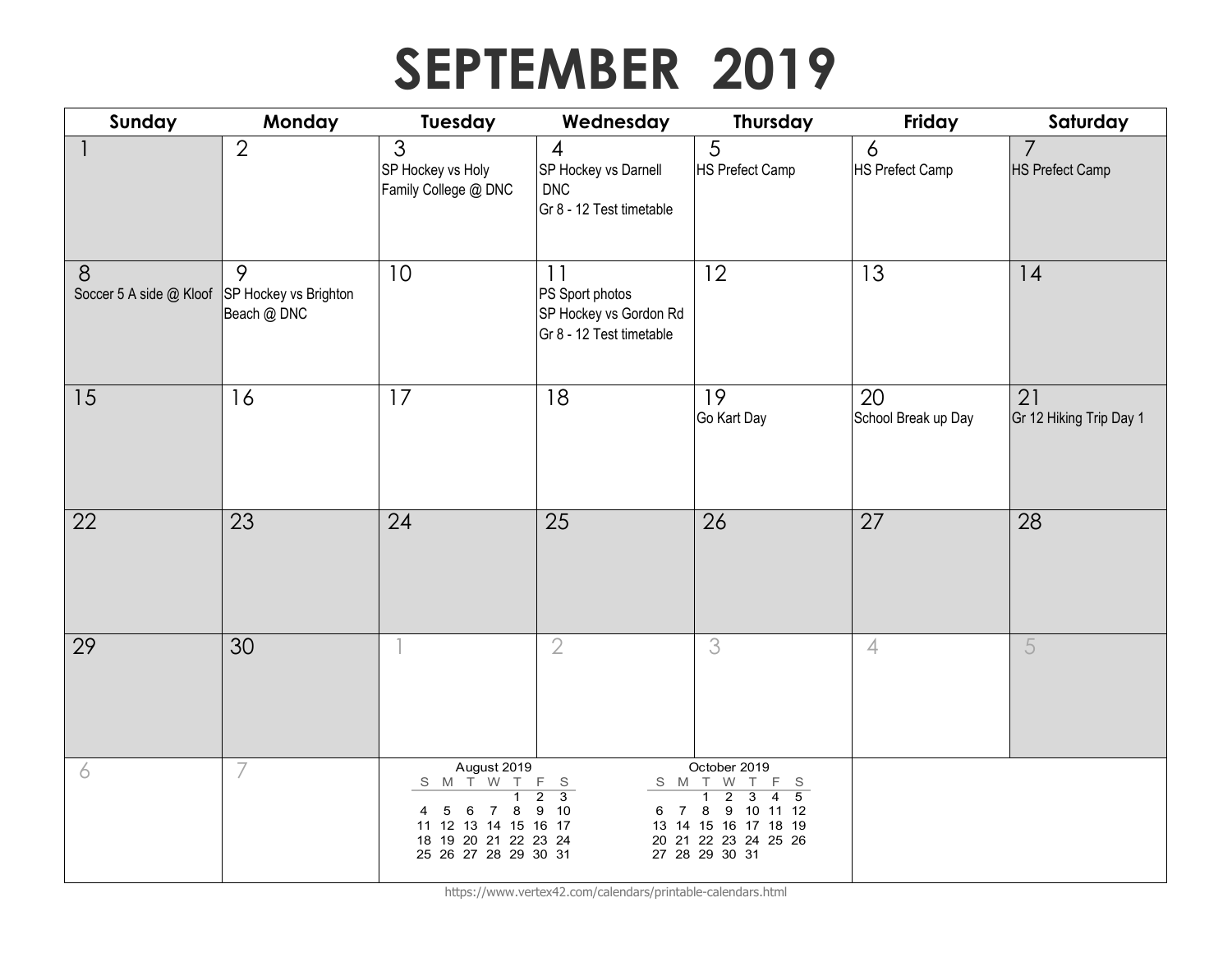### **OCTOBER 2019**

| Sunday         | Monday         | Tuesday                                                                                                                                                                                                                         | Wednesday                                                           | <b>Thursday</b>                                                                                                                                                                    | Friday              | Saturday           |
|----------------|----------------|---------------------------------------------------------------------------------------------------------------------------------------------------------------------------------------------------------------------------------|---------------------------------------------------------------------|------------------------------------------------------------------------------------------------------------------------------------------------------------------------------------|---------------------|--------------------|
| 29             | 30             | School re-opens                                                                                                                                                                                                                 | $\overline{2}$                                                      | $\overline{3}$<br>Matric Tea                                                                                                                                                       | $\overline{4}$      | 5                  |
| $\ddot{\circ}$ | $\overline{7}$ | 8<br>HS Prize Giving 10:30<br>SGB 18:00                                                                                                                                                                                         | 9                                                                   | 10                                                                                                                                                                                 | 11<br>Gr 7 Farewell | 12                 |
| 13             | 14             | 15                                                                                                                                                                                                                              | 16                                                                  | 17                                                                                                                                                                                 | 18                  | 19<br>Mini Cricket |
| 20             | 21             | 22                                                                                                                                                                                                                              | 23                                                                  | 24<br>AGM 18:30                                                                                                                                                                    | 25                  | 26<br>Mini Cricket |
| 27             | 28             | 29                                                                                                                                                                                                                              | 30                                                                  | 31                                                                                                                                                                                 |                     | $\overline{2}$     |
| 3              | $\overline{4}$ | September 2019<br>S M T W<br>$\top$<br>$\overline{2}$<br>$\overline{4}$<br>$\overline{5}$<br>$\overline{\mathbf{3}}$<br>$\overline{1}$<br>9 10 11 12 13 14<br>8<br>15 16 17 18 19 20 21<br>22  23  24  25  26  27  28<br>29  30 | F<br>$\mathsf S$<br>$\overline{6}$<br>$\overline{7}$<br>$3 \quad 4$ | November 2019<br>S M T W T<br>$F_S$<br>$\overline{2}$<br>$\overline{1}$<br>8<br>9<br>5 6<br>$\overline{7}$<br>10 11 12 13 14 15 16<br>17 18 19 20 21 22 23<br>24 25 26 27 28 29 30 |                     |                    |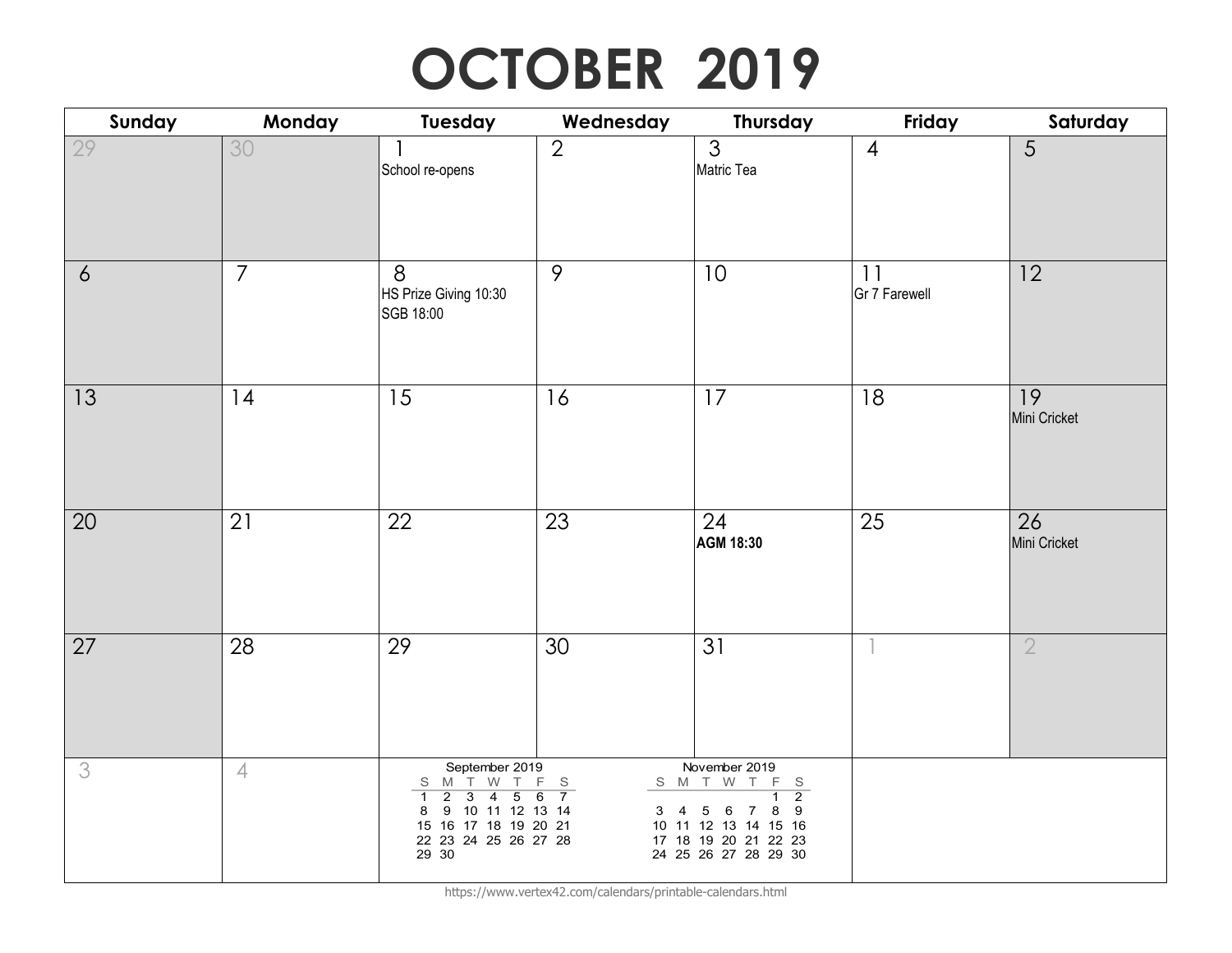#### **NOVEMBER 2019**

| Sunday | Monday         | Tuesday                                                                                                                  | Wednesday                                                                            | <b>Thursday</b>                                                                                                                                                                                                          | Friday                      | Saturday                       |
|--------|----------------|--------------------------------------------------------------------------------------------------------------------------|--------------------------------------------------------------------------------------|--------------------------------------------------------------------------------------------------------------------------------------------------------------------------------------------------------------------------|-----------------------------|--------------------------------|
| 27     | 28             | 29                                                                                                                       | 30                                                                                   | 31                                                                                                                                                                                                                       |                             | $\overline{2}$<br>Mini cricket |
| 3      | $\overline{4}$ | 5                                                                                                                        | 6                                                                                    | $\overline{7}$                                                                                                                                                                                                           | 8                           | $\overline{9}$<br>Mini cricket |
| 10     | 11             | 12                                                                                                                       | 13                                                                                   | 14                                                                                                                                                                                                                       | 15                          | 16<br>Mini cricket             |
| 17     | 18             | 19                                                                                                                       | 20                                                                                   | 21                                                                                                                                                                                                                       | 22                          | 23                             |
| 24     | 25             | 26<br>SGB 18:00                                                                                                          | 27                                                                                   | 28                                                                                                                                                                                                                       | 29<br>PS Prize Giving 10:00 | 30                             |
|        | $\overline{2}$ | October 2019<br>S M T W T<br>1 2 3<br>6 7 8 9 10 11 12<br>13 14 15 16 17 18 19<br>20 21 22 23 24 25 26<br>27 28 29 30 31 | $F_S$<br>S M<br>$\overline{5}$<br>$\overline{2}$<br>$\overline{4}$<br>$\overline{1}$ | December 2019<br>T W<br>$\top$<br>F<br>S<br>$\overline{\mathbf{3}}$<br>$\overline{4}$<br>$\overline{5}$<br>6<br>$\overline{7}$<br>8 9 10 11 12 13 14<br>15 16 17 18 19 20 21<br>22  23  24  25  26  27  28<br>29  30  31 |                             |                                |